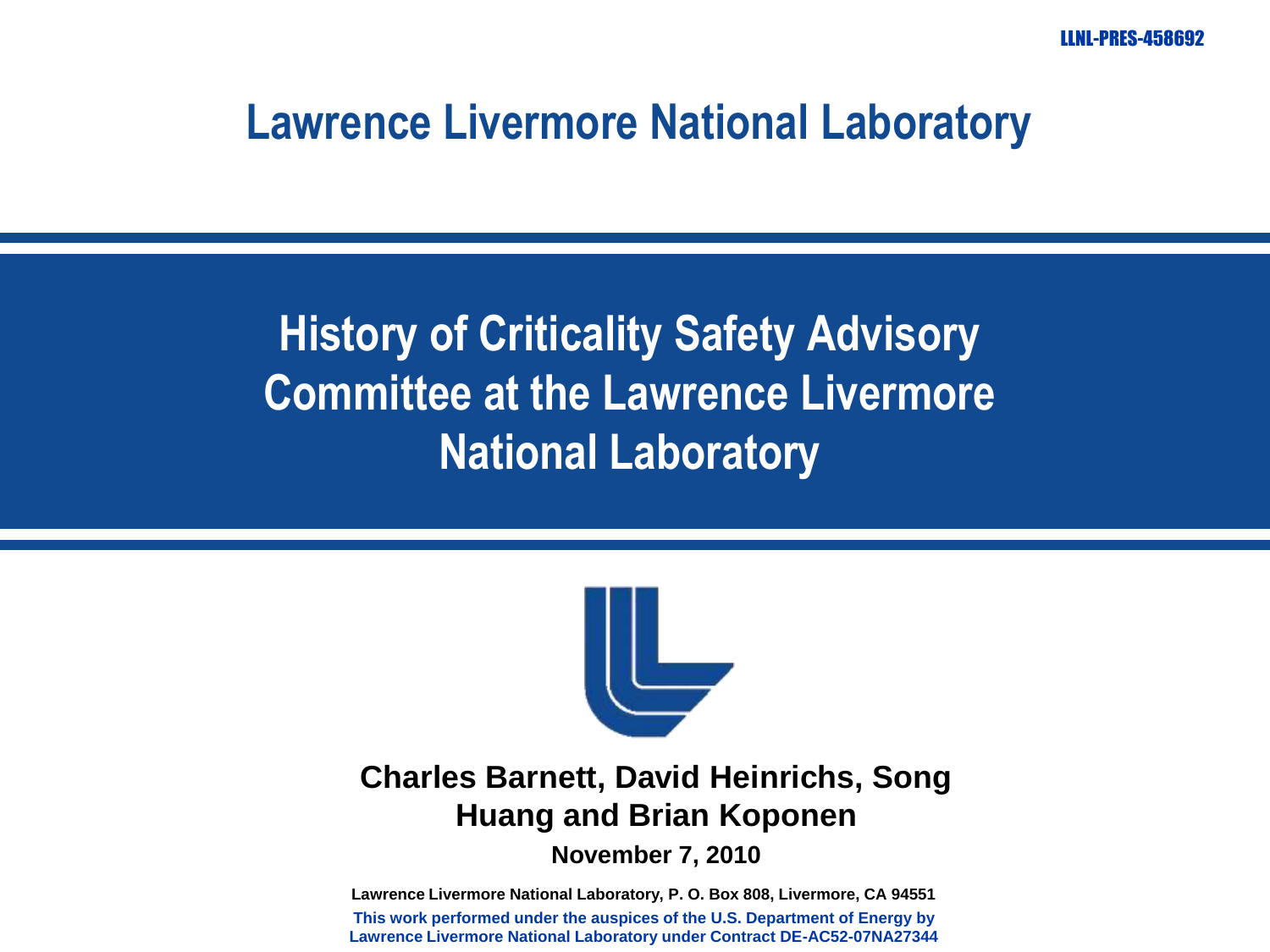# **History of Criticality Safety Advisory Committee**

- **F** Introduction
- **The Early Years**
- **A long Road to Maturity**
- **Criticality Safety Advisory Committee (CSAC) Roles and Responsibilities**
- **Peaks and Valleys**
- **Conclusion**

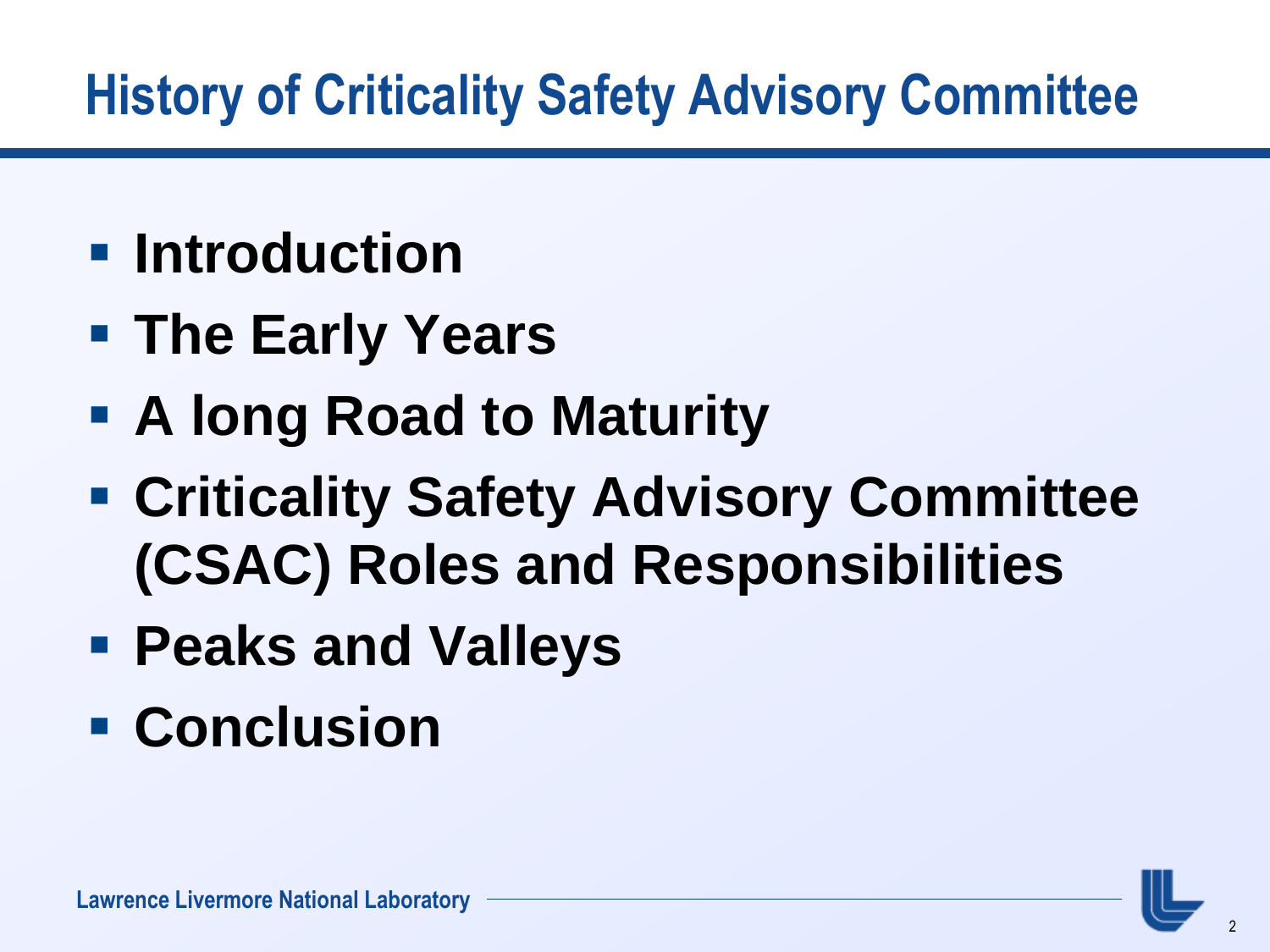#### **Introduction**

- **To present the history of the Criticality Safety** Advisory Committee (CSAC) as an important element of the Criticality Safety Program at the Lawrence Livermore National Laboratory (LLNL)
- **The LLNL was established in 1952 at the height** of the Cold War to meet urgent national security needs. LLNL has a long history of carrying out research and development involving the use of fissionable materials.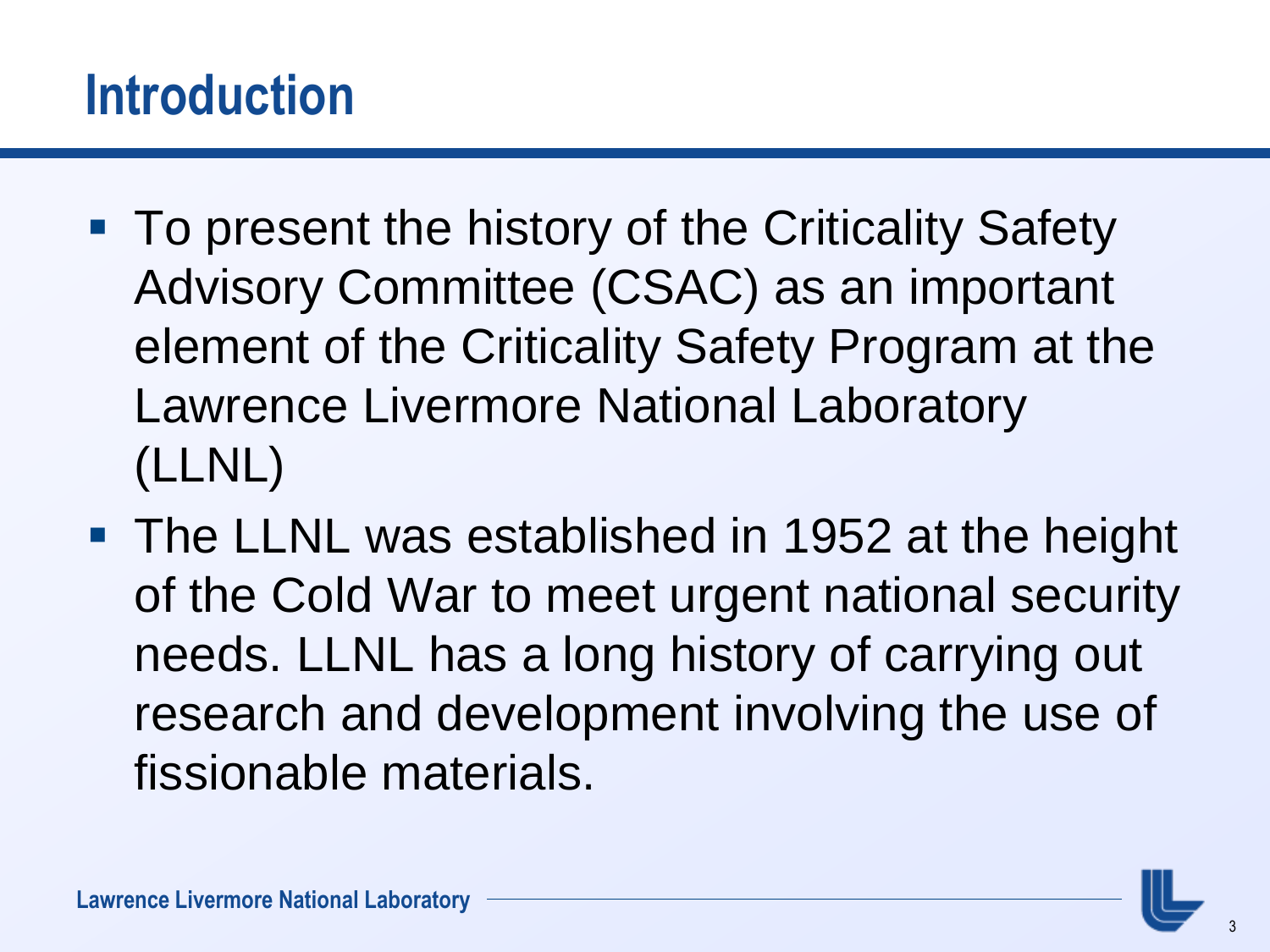- The first meeting of CSAC was conducted on March 22, 1972. As of the end of 2009, the CSAC has conducted its 102nd meeting.
- **If is the evolution of CSAC and the LLNL** Criticality Safety Program during last 37 years that provides an interesting legacy and lessons to be shared.

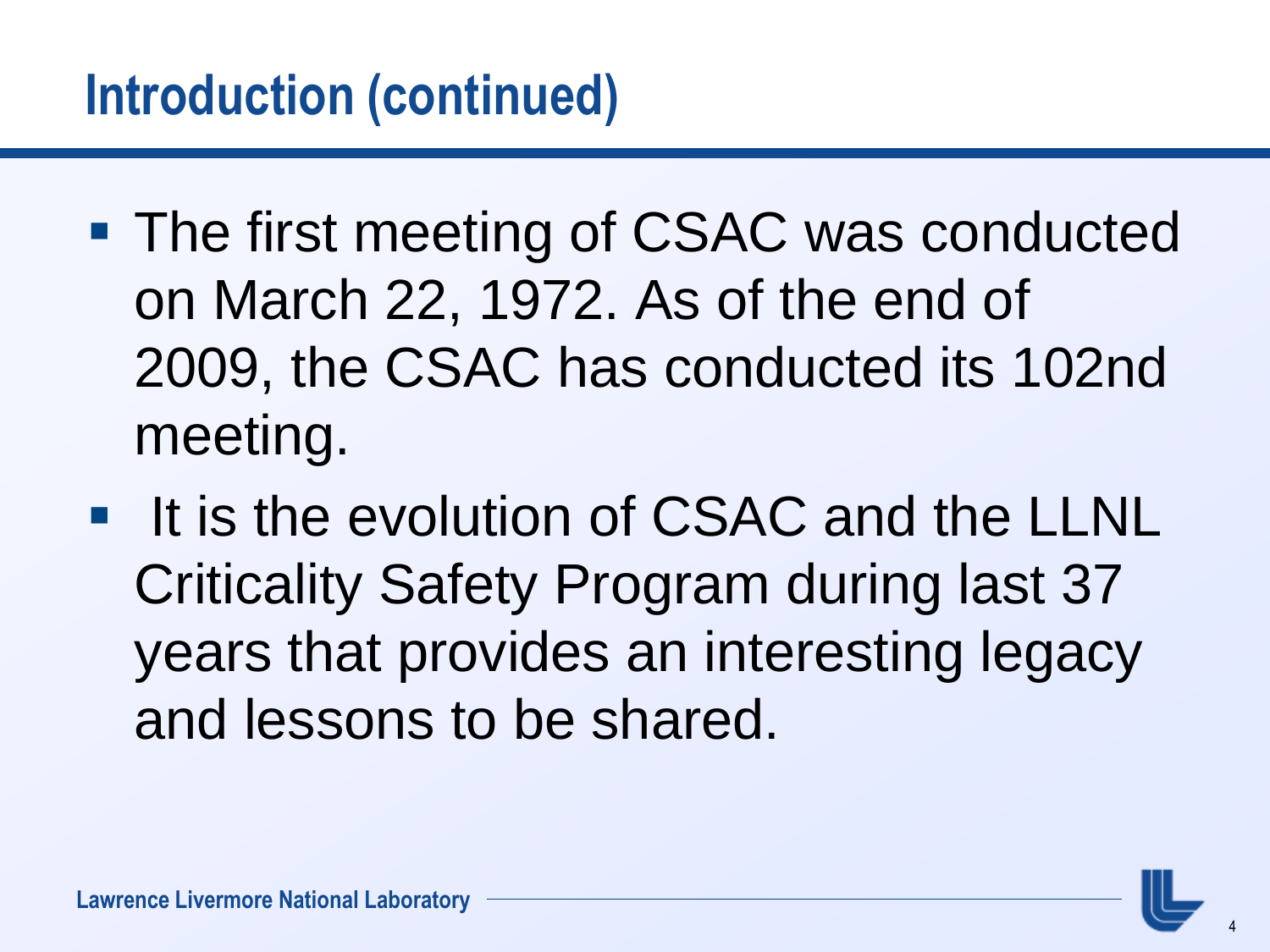### **The Early Years**

- **Criticality safety evaluations were** assigned to a few technical personnel on a part- time basis
- Several members of CSAC actually provided criticality safety evaluation support to meet various programmatic needs
- **Criticality safety was not a recognized** technical discipline
- No centralized CS organization

**Lawrence Livermore National Laboratory**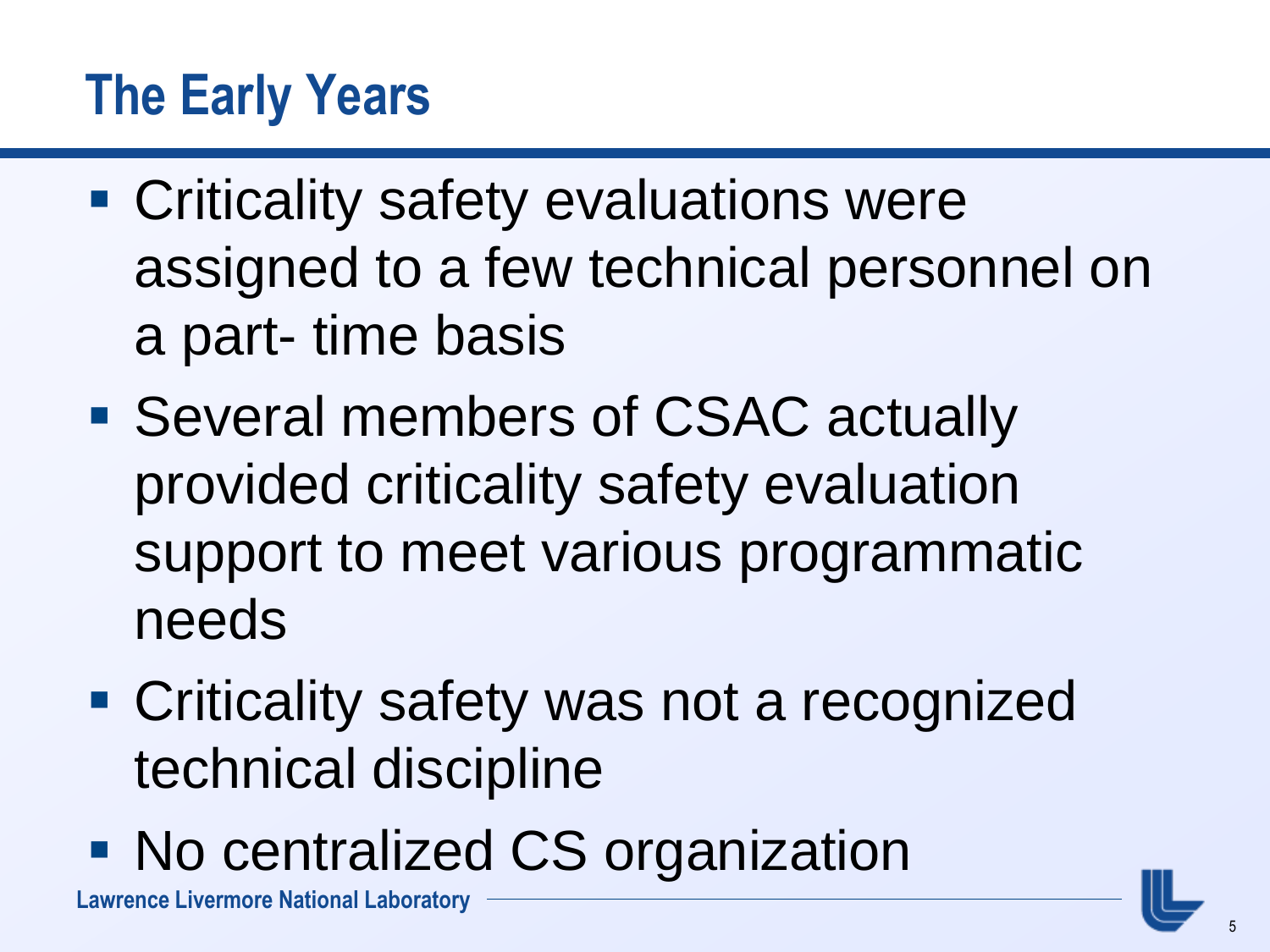#### **The Early Years (continued)**

- **The Laboratory had the Lawrence Livermore** Laboratory (LLL) Criticality Safety Committee and the Weapon Criticality Committee to deal with non-weapon and weapon criticality safety issues respectively
- As a response to the 1972 AEC appraisal, the Laboratory formally established the Criticality Safety Advisory Committee which consolidated the responsibilities of the LLL Criticality Safety Committee and the Weapon Criticality Safety **Committee**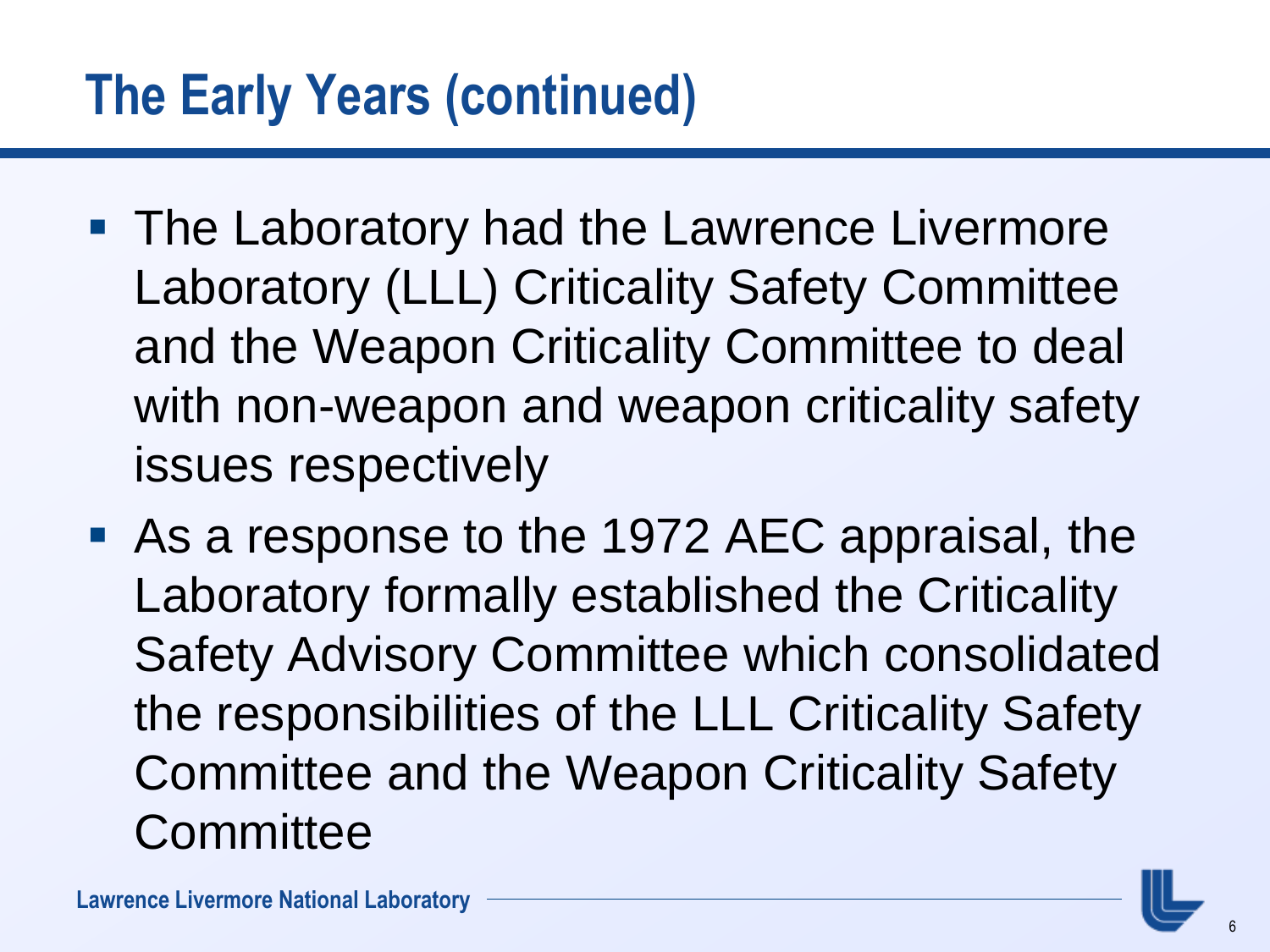# **A Long Road to Maturity**

- **If the early 1970s, an expert-based ad hoce** setting
- **Prior to ANSI/ANS 8 National Consensus Standards**
- **Prior to DOE, DOE Orders, and Standards**
- A long road to today's regulatory-based, safety-based, and procedure-based setting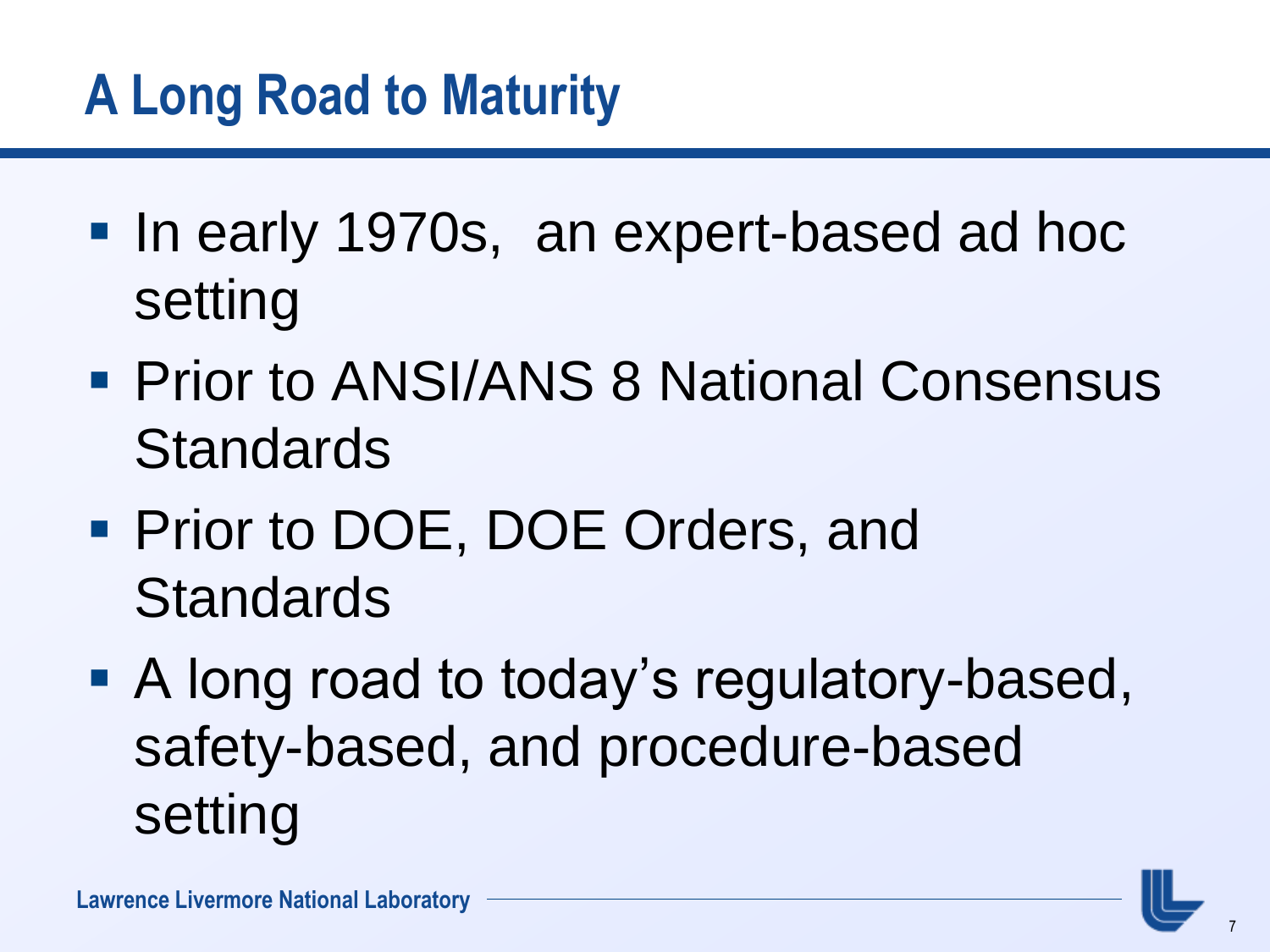#### **CSAC Roles and Responsibilities**

- **In 1970's, an ad hoc criticality safety** committee with all inclusive R&R (i.e., doing assessment, reviews, expert consensus in "approving and recommending the controls to the programs")
- **The 1980 was a pivotal year in the** development of the criticality safety program at LLNL due to the formation of the criticality safety organization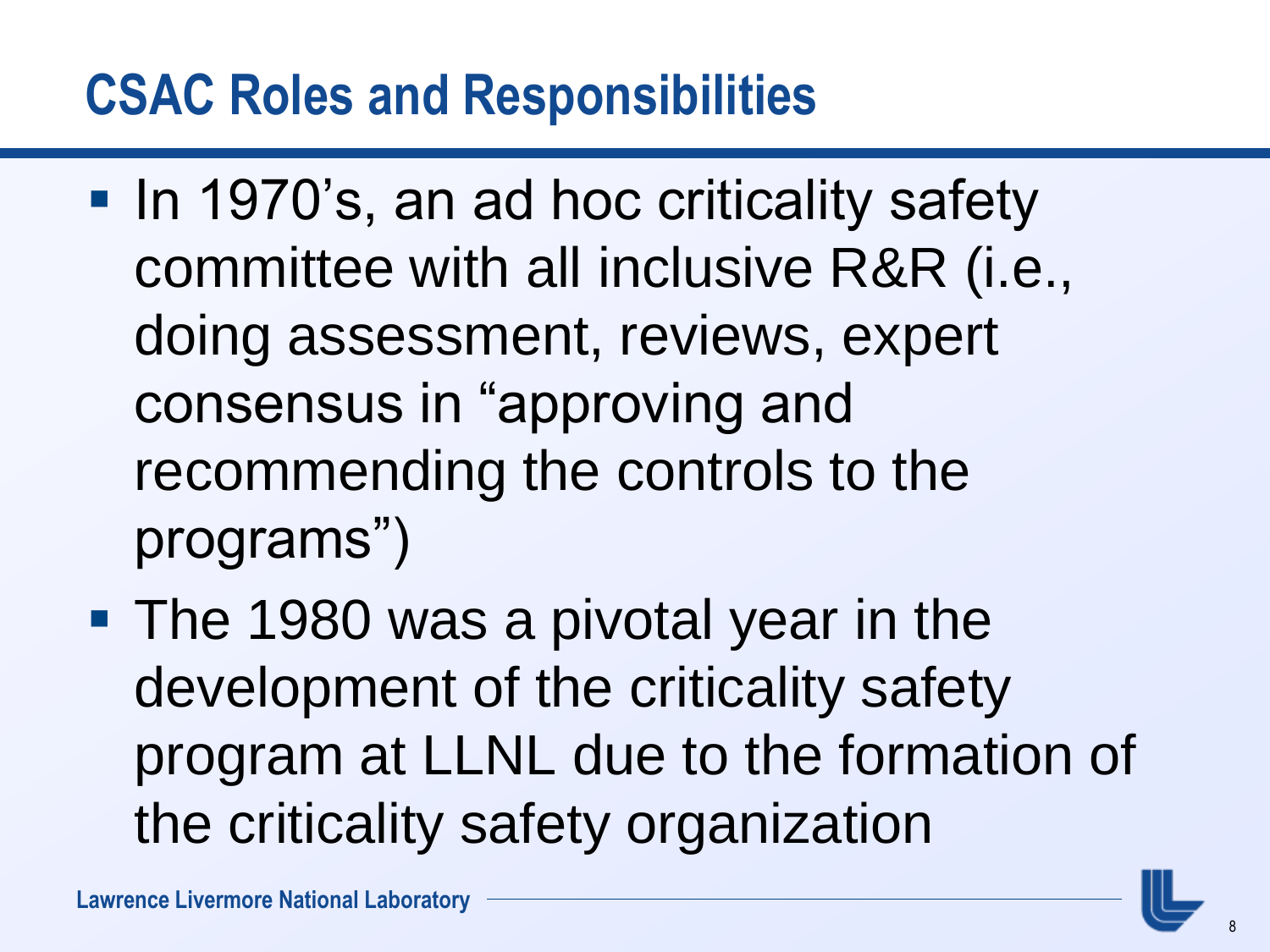#### **CSAC Roles and Responsibilities (continued)**

**The CSAC as the focused entity for** overseeing criticality safety at the Laboratory but, without the necessary infrastructural support, did not work well.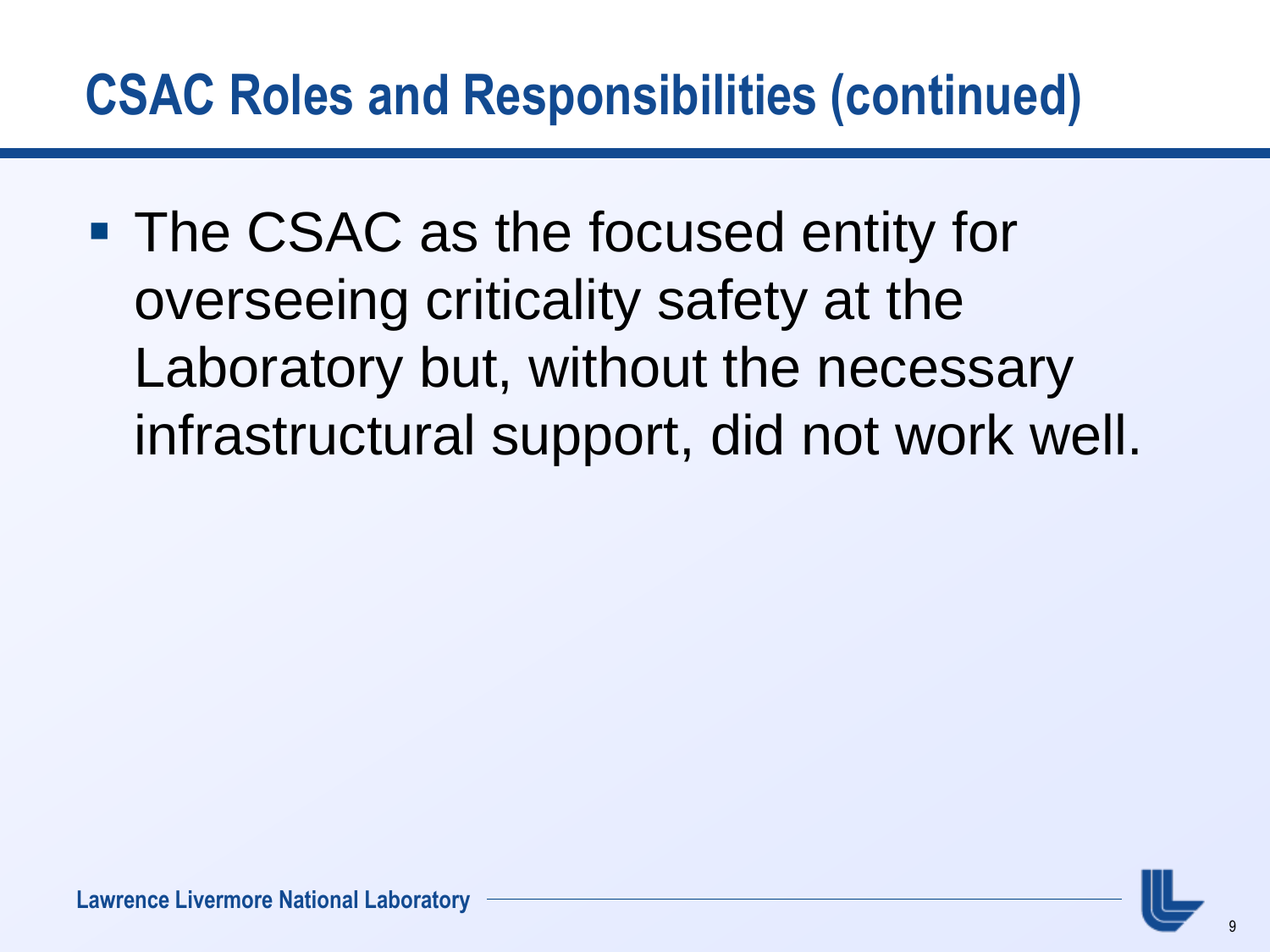#### **What were the issues**

- **1) Fragmented approaches in carrying out** different parts of criticality safety functions by different organizational elements in LLNL,
- 2) Steady deterioration of the criticality safety capability at LLNL including approximately two significant criticality safety incidents per year, and deficiencies in support to criticality alarm system update,
- 3) Lack of a single criticality safety organization responsible for criticality safety and its associated funding resource.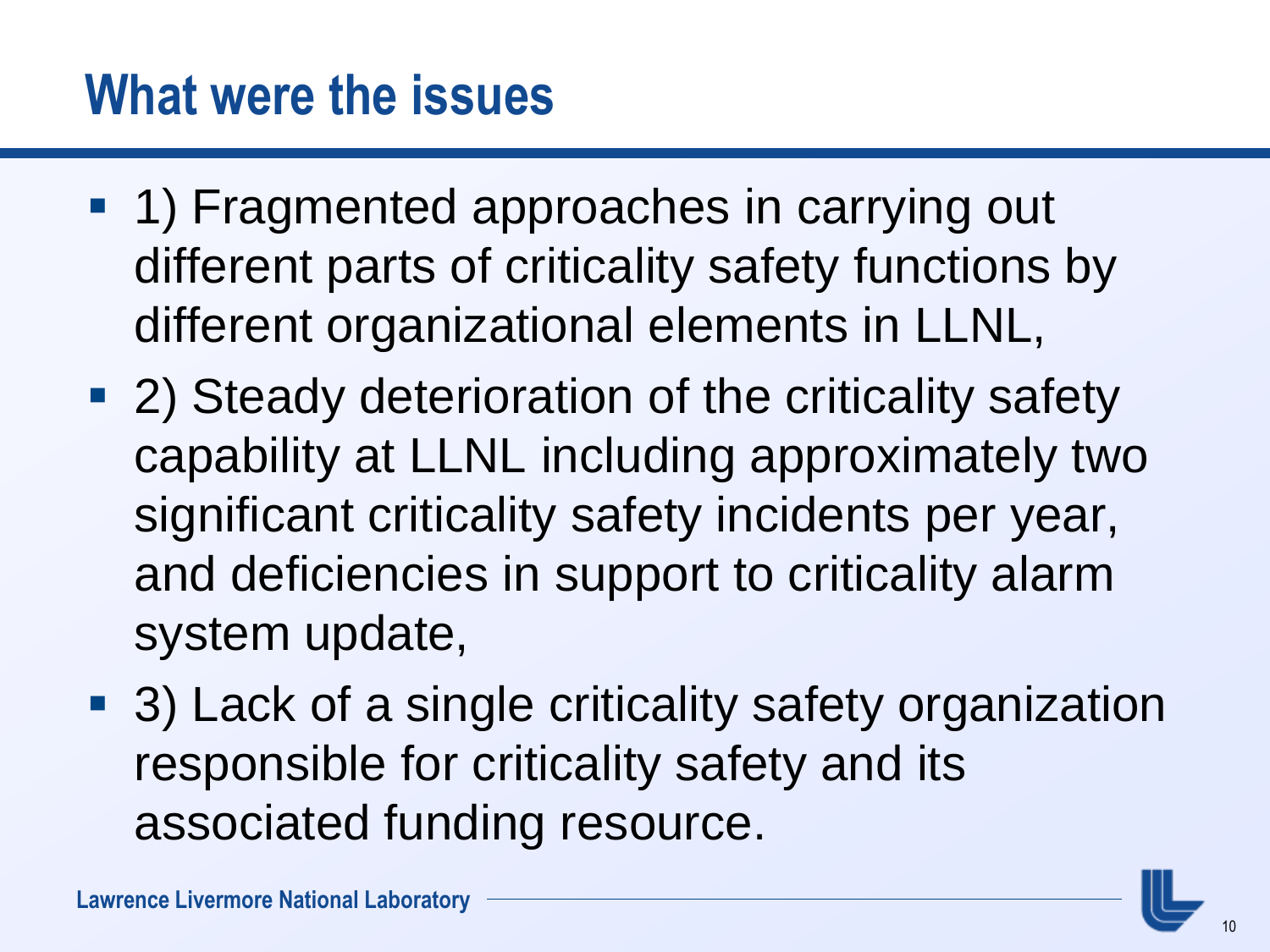#### **CSAC Roles and Responsibilities**

- CSAC played a crucial role in forming the criticality safety organization in 1980s
- After coordination with programs, CSAC formed a draft idea in 1978 for creating a Criticality Safety Office (CSO)
- More consultations on the scope and functions of the proposed organization to arrive at a proposal in January of 1979
- Criticality Safety Organization was organized in FY 1980 and became fully staffed in September of 1980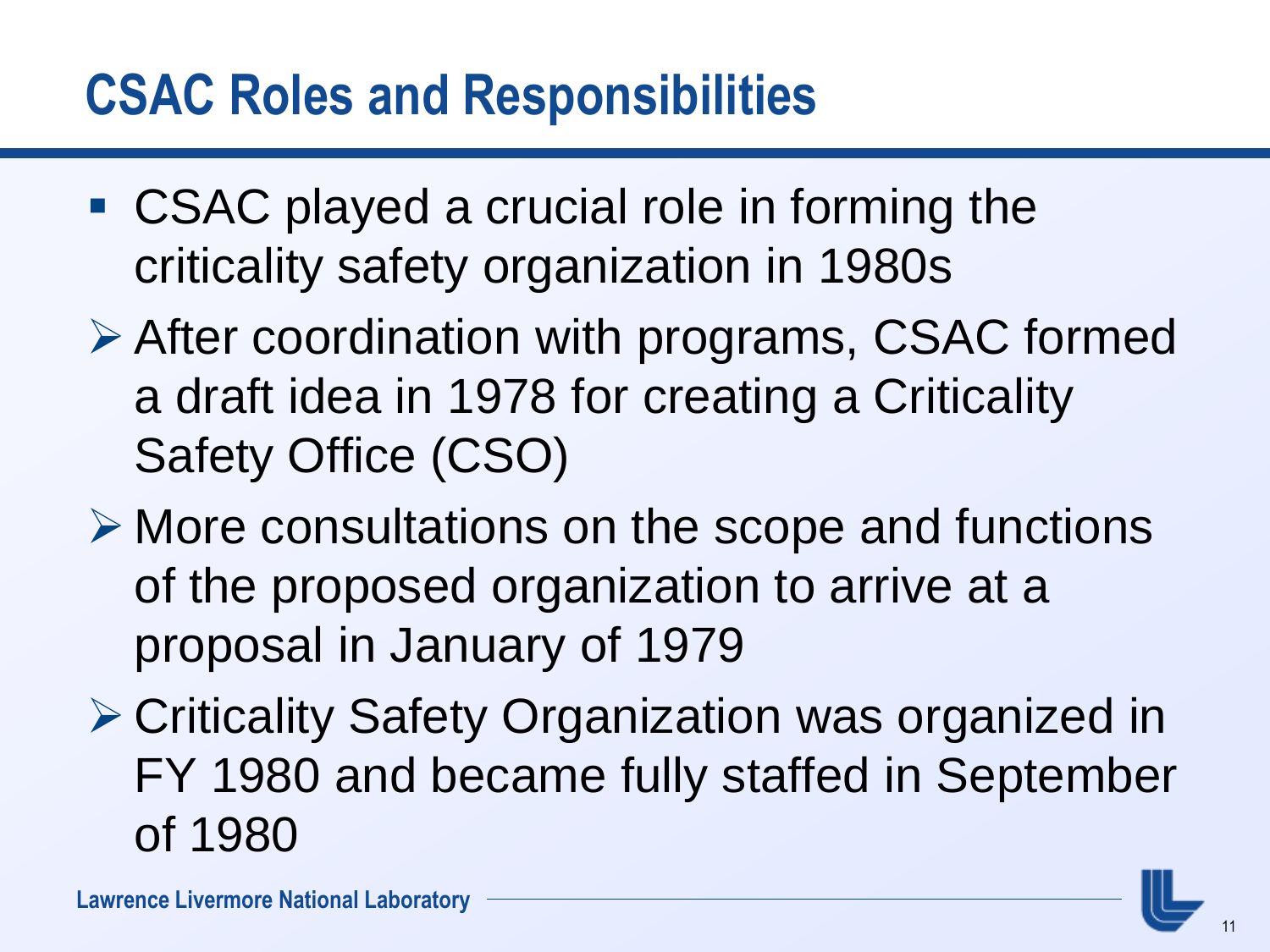- CSAC held 4 meetings in 1981 but then went dormant for two years. The reason was that CSO had enough resource to handle most of the independent reviews and the role of CSAC in performing that function was no longer required
- **Steady deterioration of the criticality** safety capabilities from 1980 to 1996. Why?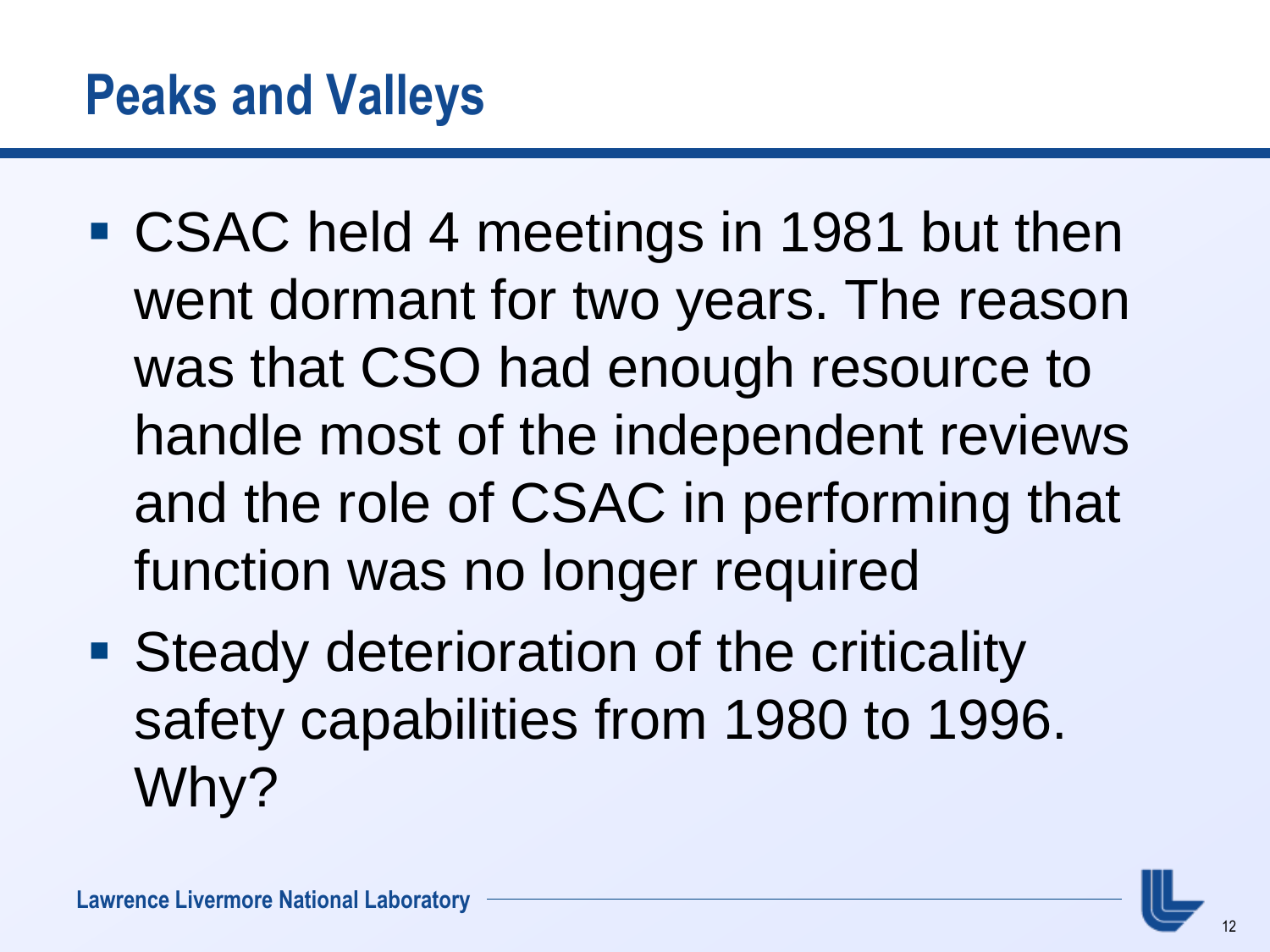#### **What are the Main Causes?**

- **Failure to recognize the national consensus CS** standards and the special public and regulatory sensitivity of criticality mishaps.
- **Several reorganizations, the criticality safety** organization, which in 1980 reported to an associate director level, was reassigned to report to a lesser and lesser management level after each reorganization.
- **By 1993, criticality safety engineers were reassigned to** multi-disciplined teams and there was no longer adequate criticality staff resource to function effectively. Without an effective criticality safety organization, the influence of CSAC was also severely limited.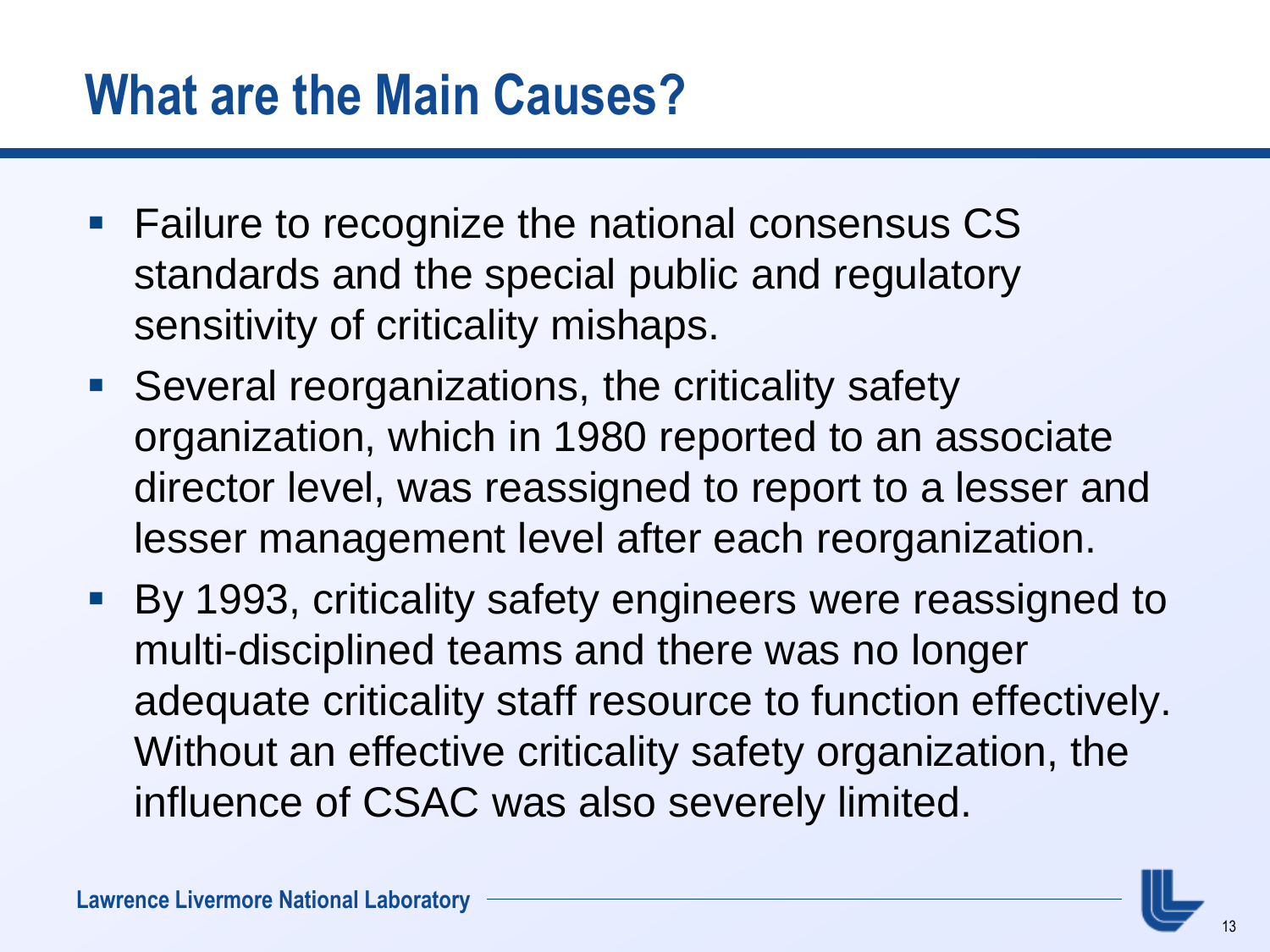■ The Criticality Safety Group was reconstituted in 1996 as a result of severe concerns expressed in the assessment of the LLNL nuclear criticality safety program by the DOE Oakland Operations Office.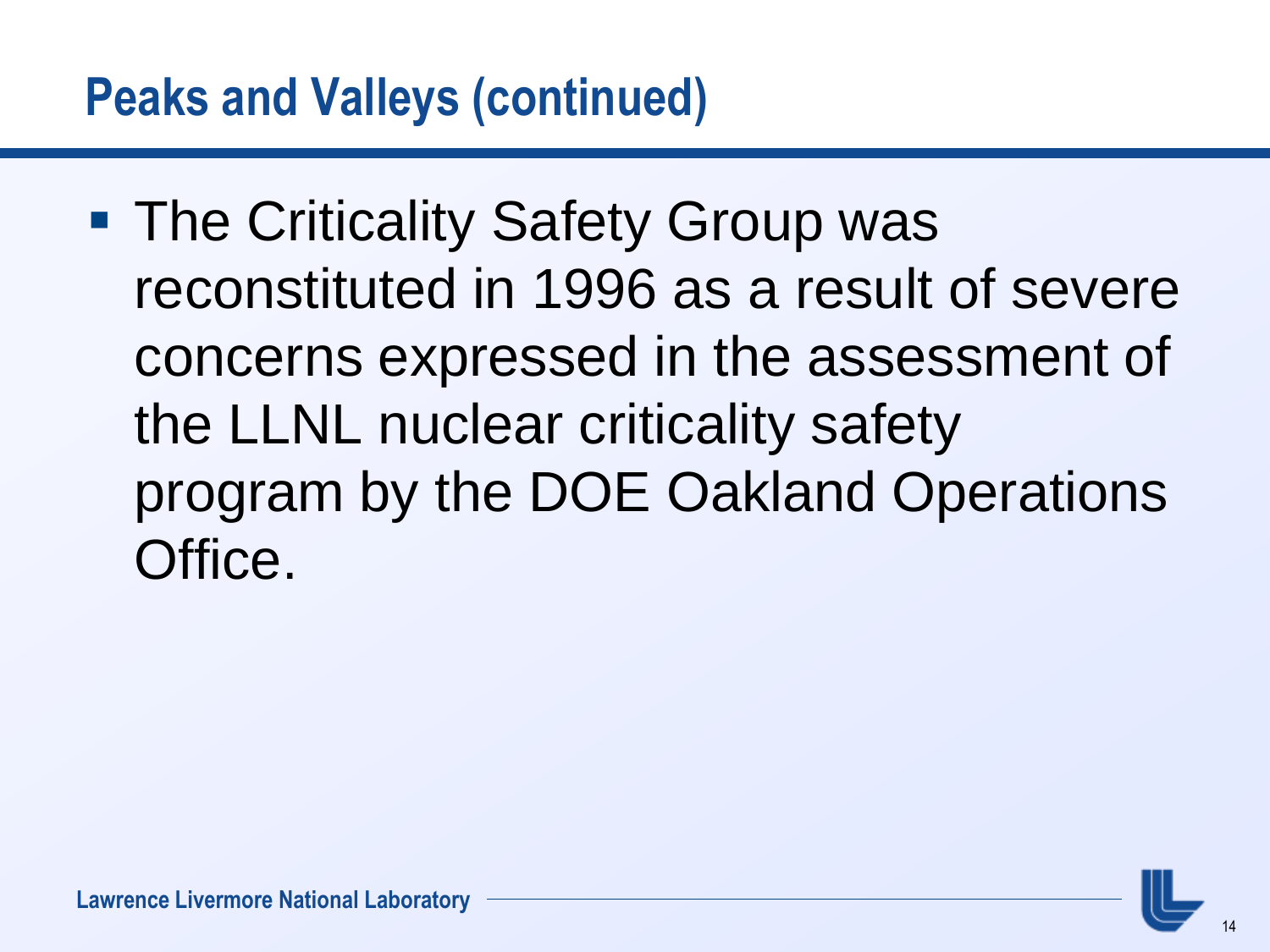#### **Peaks and Valleys (continued)**

- A Decade of Consolidated Effort to Build a Mature Criticality Safety Program
	- Migration from an earlier "expert basis" approach to the "procedure basis" operations
	- Migration to emphasis the operational floor support
	- **≻Emphasis on Staff Qualification and CS** Training for Operations personnel
	- Emphasis on regulatory compliance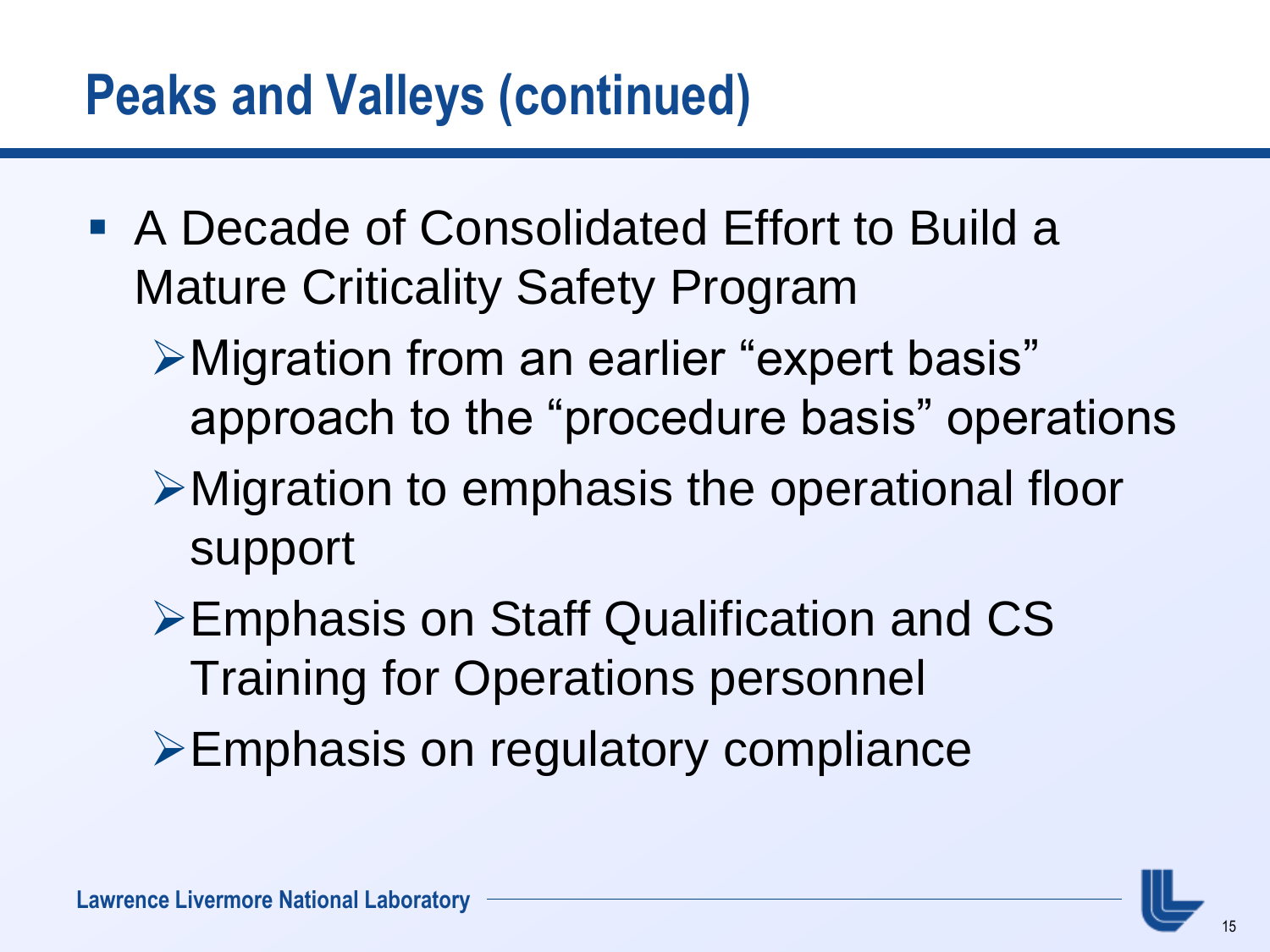#### **Main Contributors to a Stable Criticality Safety Program**

- **The Operations own the CS program**
- **Integration of CS personnel to the Floor** Support Activities
- **Adequate Qualified CS Personnel and** Funding Resources
- CSAC provides surveillance and support
- **Periodic Internal and External Reviews**